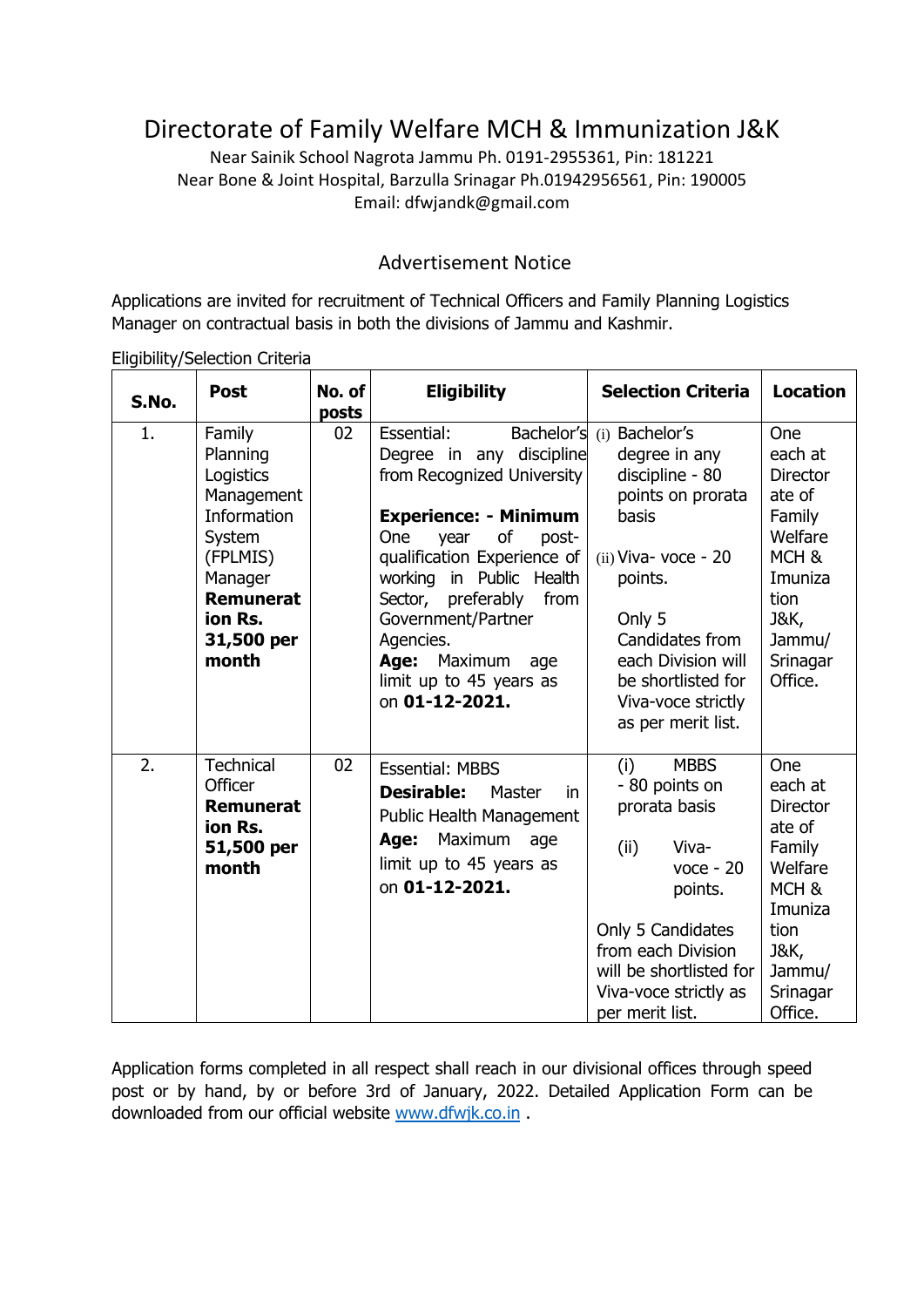Terms & Conditions:

- 1. Preference will be given to candidates from concerned divisions. Division wise merit list will be prepared and only 5 candidates as per the merit will be called for viva-voce.
- 2. Hiring will be purely on contractual basis, initial contract for hiring shall be upto  $31<sup>st</sup>$ March, 2022 and further yearly extension will be subject to satisfactory performance of the candidate/approval of the post by the Ministry of Health & Family Welfare, GoI.
- 3. No application will be entertained after the last date i.e. 3rd of January, 2022 (4.30 P.M).
- 4. List of documents to be enclosed with the application form.
	- i). Date of birth certificate/10<sup>th</sup> Marksheet.
	- ii). Degree certificate of requisite qualification.
	- iii) Marks Sheet of all years/one consolidated marks sheet indicating marks of all the

years of the required qualification for the post applied for.

- iv) Domicile Certificate.
- v) Experience certificate, if any and upto 1 year experience from Govt or Partner agency in case of Logistics Manager.
- Vi) Aadhar card.

vii) Covid Vaccination certificate for 2<sup>nd</sup> Dose.

- 5. Application not falling under the prescribed criteria or without aforesaid documents shall be rejected outrightly.
- 6. Candidates are advised to keep themself updated through our website no individual communication to the candidates shall be made.
- 7. Number of posts mentioned are indicative in number and may increase or decrease keeping in view availability of posts at the time of selection.

No. DFW/JK/2021-22/1141

 sd/- Director General Family Welfare MCH & Immunization J&K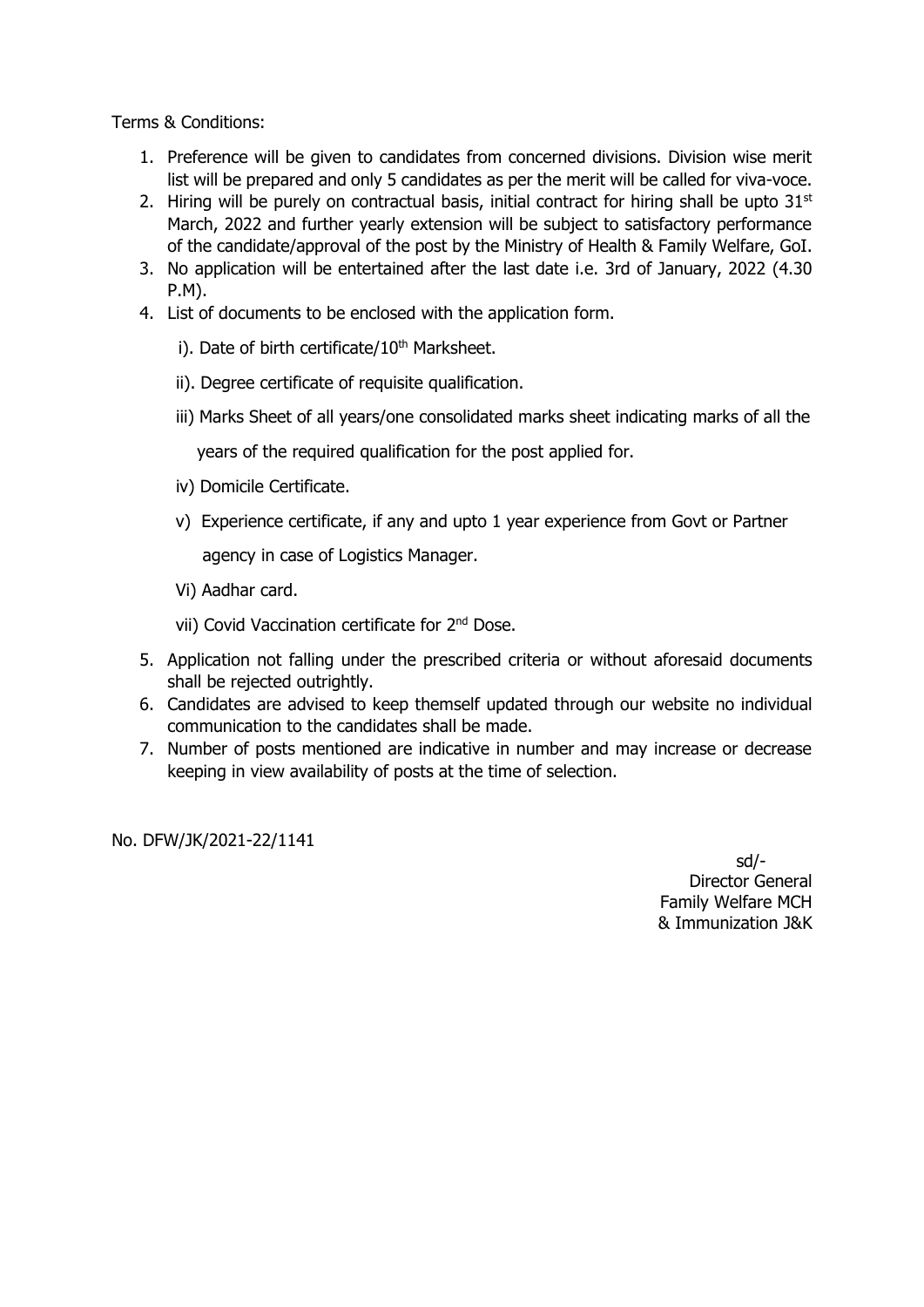### **APPLICATION FORM FOR HIRING OF FAMILY PLANNING LOGISTICS MANAGER IN THE DIRECTORATE OF FAMILY WELFARE MCH & IMMUNIZATION J&K**.

- 1. Name of Candidate
- 2. Parentage\_\_\_\_\_\_\_\_\_\_\_\_\_\_\_\_\_\_\_\_\_\_\_\_\_\_\_\_\_\_\_\_\_\_\_\_\_\_\_\_\_\_\_\_\_\_\_\_\_
- 3. Date of Birth\_\_\_\_\_\_\_\_\_\_\_\_\_\_\_\_\_\_\_\_\_\_\_\_\_\_\_\_\_\_\_\_\_\_\_\_\_\_\_\_\_\_\_\_\_\_\_
- 4. Permanent Address:\_\_\_\_\_\_\_\_\_\_\_\_\_\_\_\_\_\_\_\_\_\_\_\_\_\_\_\_\_\_\_\_\_\_\_\_\_\_\_\_\_
- 5. E-mail/ Contact No.\_\_\_\_\_\_\_\_\_\_\_\_\_\_\_\_\_\_\_\_\_\_\_\_\_\_\_\_\_\_\_\_\_\_\_\_\_\_\_\_\_\_
- 6. Home District\_\_\_\_\_\_\_\_\_\_\_\_\_\_\_\_\_\_\_\_\_\_\_\_\_\_\_\_\_\_\_\_Domicile No.\_\_\_\_\_\_\_\_\_\_\_\_\_\_\_\_\_\_\_\_
- 7. Domicile Issuing Officer/Authority\_\_\_\_\_\_\_\_\_\_\_\_\_\_\_\_\_\_\_\_\_\_\_\_\_\_\_\_\_\_\_
- 8. Name of Graduation Degree:\_\_\_\_\_\_\_\_\_\_\_\_\_\_\_\_\_\_\_\_\_\_\_\_\_\_\_\_\_\_\_\_\_\_
- 9. **Details of Qualification (Mention only Graduation performance):**

| <b>Examination</b><br><b>Passed</b> | <b>Board/University</b> | <b>Year of</b><br><b>Passing</b> | <b>Total</b><br><b>Marks</b> | <b>Marks</b><br><b>Obtained</b> | $\%$ age |
|-------------------------------------|-------------------------|----------------------------------|------------------------------|---------------------------------|----------|
| 1 <sup>st</sup> Sem/Year            |                         |                                  |                              |                                 |          |
| 2 <sup>nd</sup> Sem/Year            |                         |                                  |                              |                                 |          |
| 3rd Sem/Year                        |                         |                                  |                              |                                 |          |
| 4 <sup>th</sup> Semester            |                         |                                  |                              |                                 |          |
| 5 <sup>th</sup> Semester            |                         |                                  |                              |                                 |          |
| 6 <sup>th</sup> Semester            |                         |                                  |                              |                                 |          |
| Cumulative<br>Marks                 |                         |                                  |                              |                                 |          |

- 10 Date of completion of Graduation Degree
- 11 Maximum Qualification/Degree acquired\_\_\_\_\_\_\_\_\_\_\_\_\_\_\_\_\_\_\_\_\_\_\_\_\_\_\_\_\_\_\_\_\_\_\_\_\_\_\_\_\_\_

12 Experience in Govt or Partner Institution: Years The Months

- 13 No. of Enclosures\_\_\_\_\_\_\_\_\_\_\_\_\_\_\_\_\_\_\_\_\_
- 14 Applying for Divisional cadre (Jammu or Kashmir)\_\_\_\_\_\_\_\_\_\_\_\_\_\_\_\_\_\_\_\_\_\_\_\_\_\_\_\_\_
- 15 I do hereby declare that
	- A. The Statement in this application is true to the best of my knowledge and belief.
	- B. I have never been debarred from appearing at any examination/interview,
	- C. I have never been prosecuted or involved in any criminal case registered by the police or convicted by the criminal court.
	- D. I shall accept the selection made by the selection committee, which will be binding on me.

I undertake that any wilful concealment of the facts shall result in the cancellation of my candidature and debarring me from applying in future.

Signature of the Applicant.

Affix passport size picture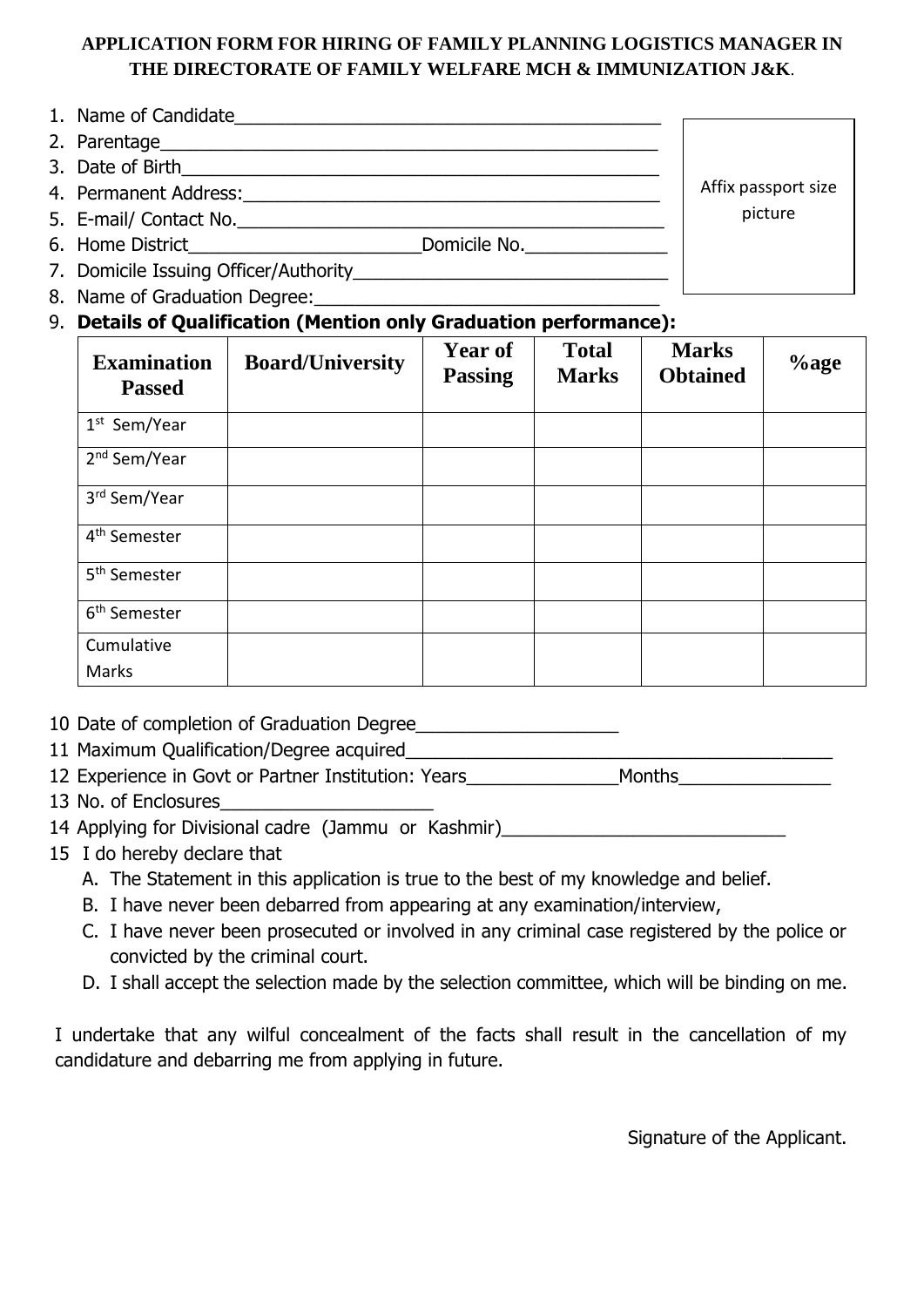## **List of Documents required to be attached along with the application.**

- 1. Photocopy of Qualifications acquired  $(10<sup>th</sup>,12<sup>th</sup>$  & above)
- 2. Photocopy of experience certificate not less than one year.
- 3. Domicile certificate.
- 4. Photocopy of Aadhar Card.
- 5. Covid Vaccination certificate for 2<sup>nd</sup> Dose.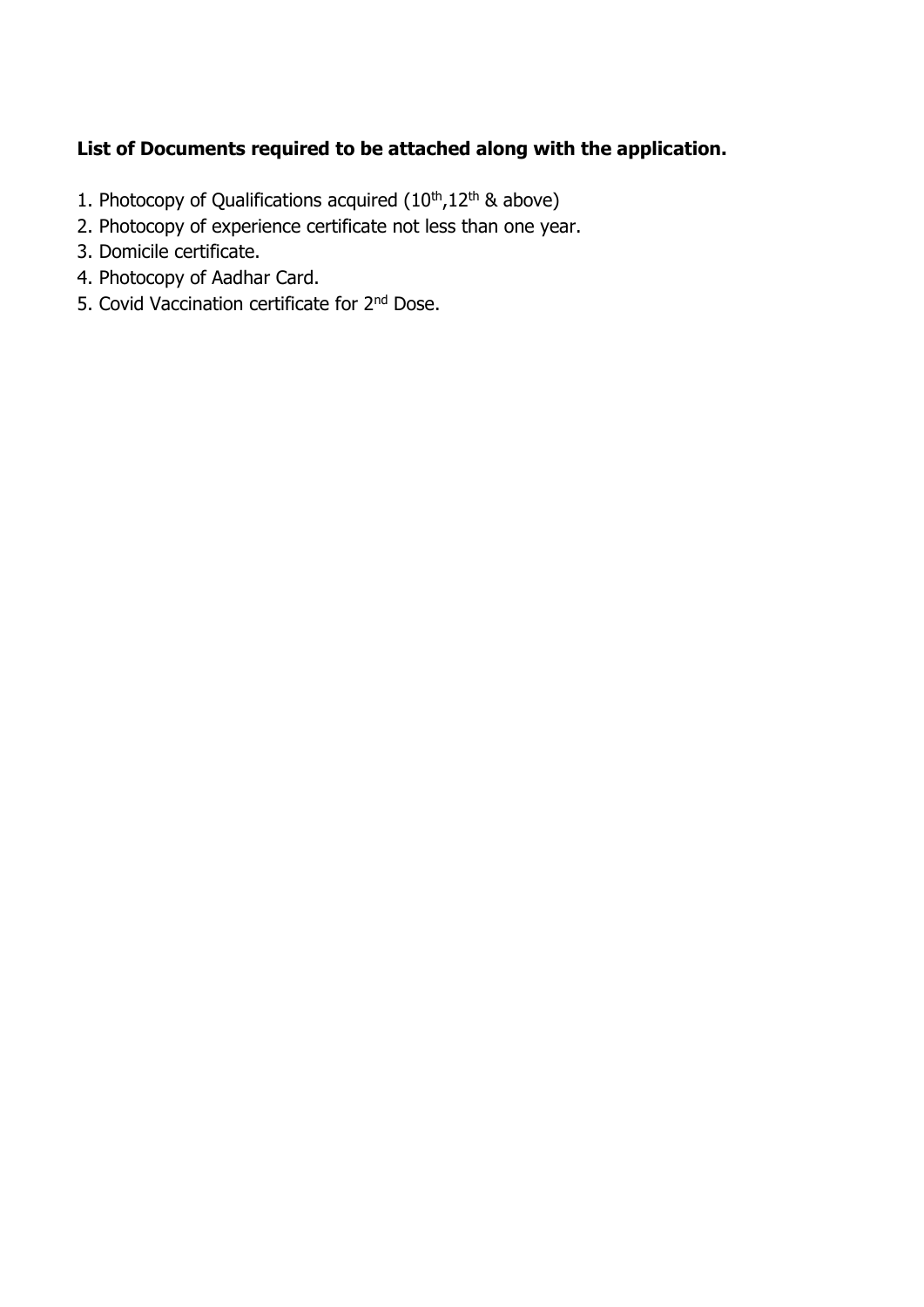### **APPLICATION FORM FOR HIRING OF TECHNICAL OFFICER IN THE DIRECTORATE OF FAMILY WELFARE MCH & IMMUNIZATION J&K**.

- 1. Name of Candidate
- 2. Parentage\_\_\_\_\_\_\_\_\_\_\_\_\_\_\_\_\_\_\_\_\_\_\_\_\_\_\_\_\_\_\_\_\_\_\_\_\_\_\_\_\_\_\_\_\_\_\_\_\_
- 3. Date of Birth\_\_\_\_\_\_\_\_\_\_\_\_\_\_\_\_\_\_\_\_\_\_\_\_\_\_\_\_\_\_\_\_\_\_\_\_\_\_\_\_\_\_\_\_\_\_\_
- 4. Permanent Address:\_\_\_\_\_\_\_\_\_\_\_\_\_\_\_\_\_\_\_\_\_\_\_\_\_\_\_\_\_\_\_\_\_\_\_\_\_\_\_\_\_
- 5. E-mail/ Contact No.
- 6. Home District\_\_\_\_\_\_\_\_\_\_\_\_\_\_\_\_\_\_\_\_\_\_\_Domicile No.\_\_\_\_\_\_\_\_\_\_\_\_\_\_
- 7. Domicile Issuing Officer/Authority
- 8. Name of Degree Completed: University of Lagrange Completed:
- 9. **Details of Qualification:**

| <b>Examination</b><br><b>Passed</b> | <b>Board/University</b> | <b>Year of</b><br><b>Passing</b> | <b>Total</b><br><b>Marks</b> | <b>Marks</b><br><b>Obtained</b> | $\%$ age |
|-------------------------------------|-------------------------|----------------------------------|------------------------------|---------------------------------|----------|
| 1 <sup>st</sup> Sem/Year            |                         |                                  |                              |                                 |          |
| 2 <sup>nd</sup> Sem/Year            |                         |                                  |                              |                                 |          |
| 3rd Sem/Year                        |                         |                                  |                              |                                 |          |
| 4 <sup>th</sup> Sem/Year            |                         |                                  |                              |                                 |          |
| 5 <sup>th</sup> Sem/Year            |                         |                                  |                              |                                 |          |
| 6 <sup>th</sup> Sem/Year            |                         |                                  |                              |                                 |          |
| Cumulative                          |                         |                                  |                              |                                 |          |
| Marks                               |                         |                                  |                              |                                 |          |

- 10 Date of completion of Degree
- 11 Maximum Qualification/Degree acquired\_\_\_\_\_\_\_\_\_\_\_\_\_\_\_\_\_\_\_\_\_\_\_\_\_\_\_\_\_\_\_\_\_\_\_\_\_\_\_\_\_\_\_

12 Experience in Govt or Partner Institution if any: in Years\_\_\_\_\_\_\_\_\_\_& Months\_\_\_\_\_\_\_\_\_\_\_\_\_\_\_\_\_\_\_\_\_\_\_\_\_\_\_\_\_\_\_

- 13 No. of Enclosures
- 14 Applying for Divisional cadre (Jammu or Kashmir)\_\_\_\_\_\_\_\_\_\_\_\_\_\_\_\_\_\_\_\_\_\_\_\_\_\_\_\_\_
- 15 I do hereby declare that
	- A. The Statement in this application is true to the best of my knowledge and belief.
	- B. I have never been debarred from appearing at any examination/interview,
	- C. I have never been prosecuted or involved in any criminal case registered by the police or convicted by the criminal court.
	- D. I shall accept the selection made by the selection committee, which will be binding on me.

I undertake that any wilful concealment of the facts shall result in the cancellation of my candidature and debarring me from applying in future.

Signature of the Applicant.

Affix passport size picture